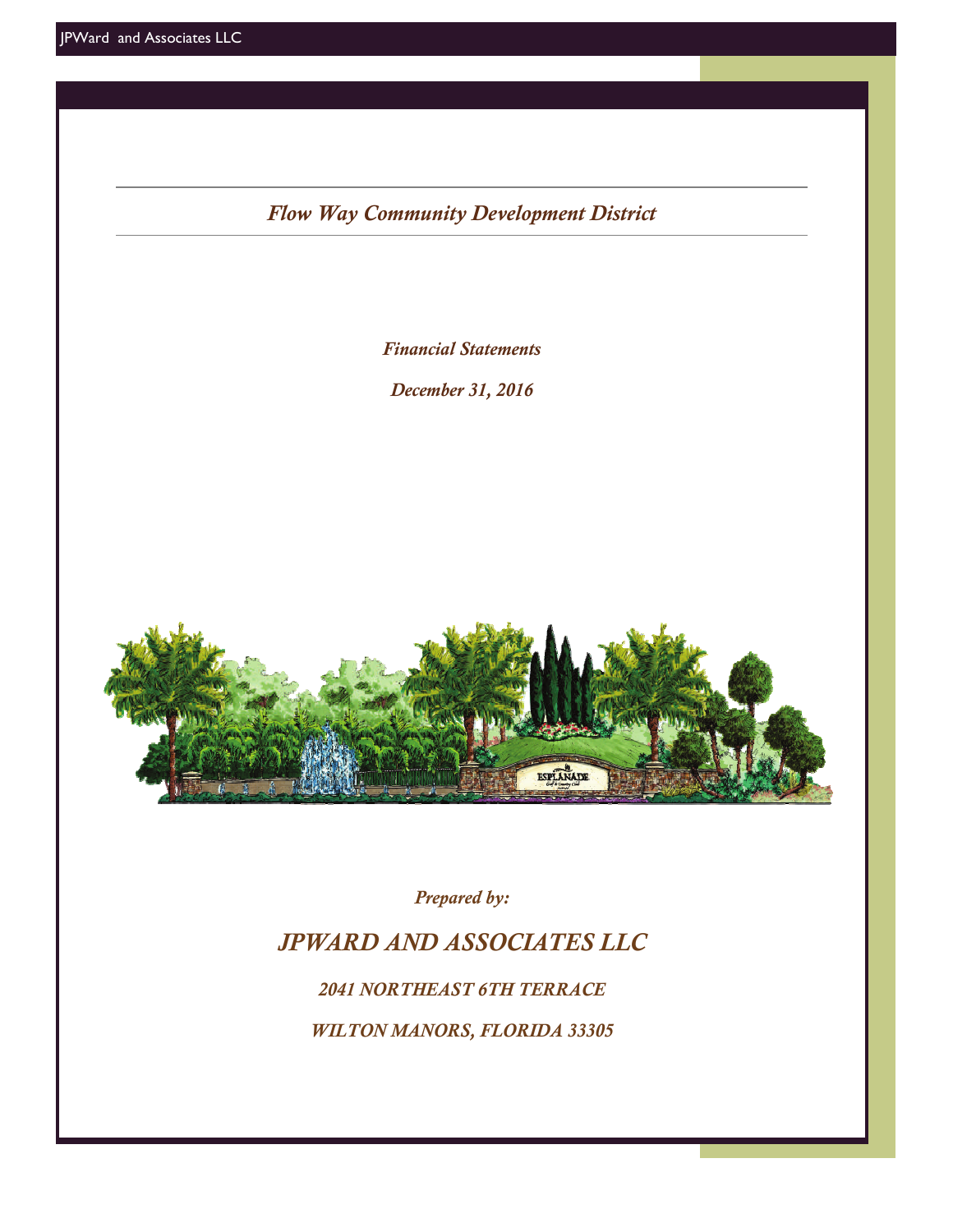| <b>Flow Way Community Development District</b>                        |         |  |  |  |  |  |  |  |  |
|-----------------------------------------------------------------------|---------|--|--|--|--|--|--|--|--|
| <b>Table of Contents</b>                                              |         |  |  |  |  |  |  |  |  |
|                                                                       |         |  |  |  |  |  |  |  |  |
| <b>Balance Sheet-All Funds</b>                                        | $1 - 2$ |  |  |  |  |  |  |  |  |
| <b>Statement of Revenue, Expenditures and Changes in Fund Balance</b> |         |  |  |  |  |  |  |  |  |
| <b>General Fund</b>                                                   | $3 - 4$ |  |  |  |  |  |  |  |  |
| <b>Debt Service Fund</b>                                              |         |  |  |  |  |  |  |  |  |
| <b>Series 2013 Bonds</b>                                              | 5       |  |  |  |  |  |  |  |  |
| Series 2015 Bonds (Phase 3)                                           | 6       |  |  |  |  |  |  |  |  |
| Series 2015 Bonds (Phase 4)                                           | 7       |  |  |  |  |  |  |  |  |
| <b>Capital Project Fund</b>                                           |         |  |  |  |  |  |  |  |  |
| Series 2015 Bonds (Phase 3)                                           | 8       |  |  |  |  |  |  |  |  |
| Series 2015 Bonds (Phase 4)                                           | 9       |  |  |  |  |  |  |  |  |
|                                                                       |         |  |  |  |  |  |  |  |  |

*JPWard & Associates, LLC 2041 NE 6th Terrace Fort Lauderdale, Florida 33305*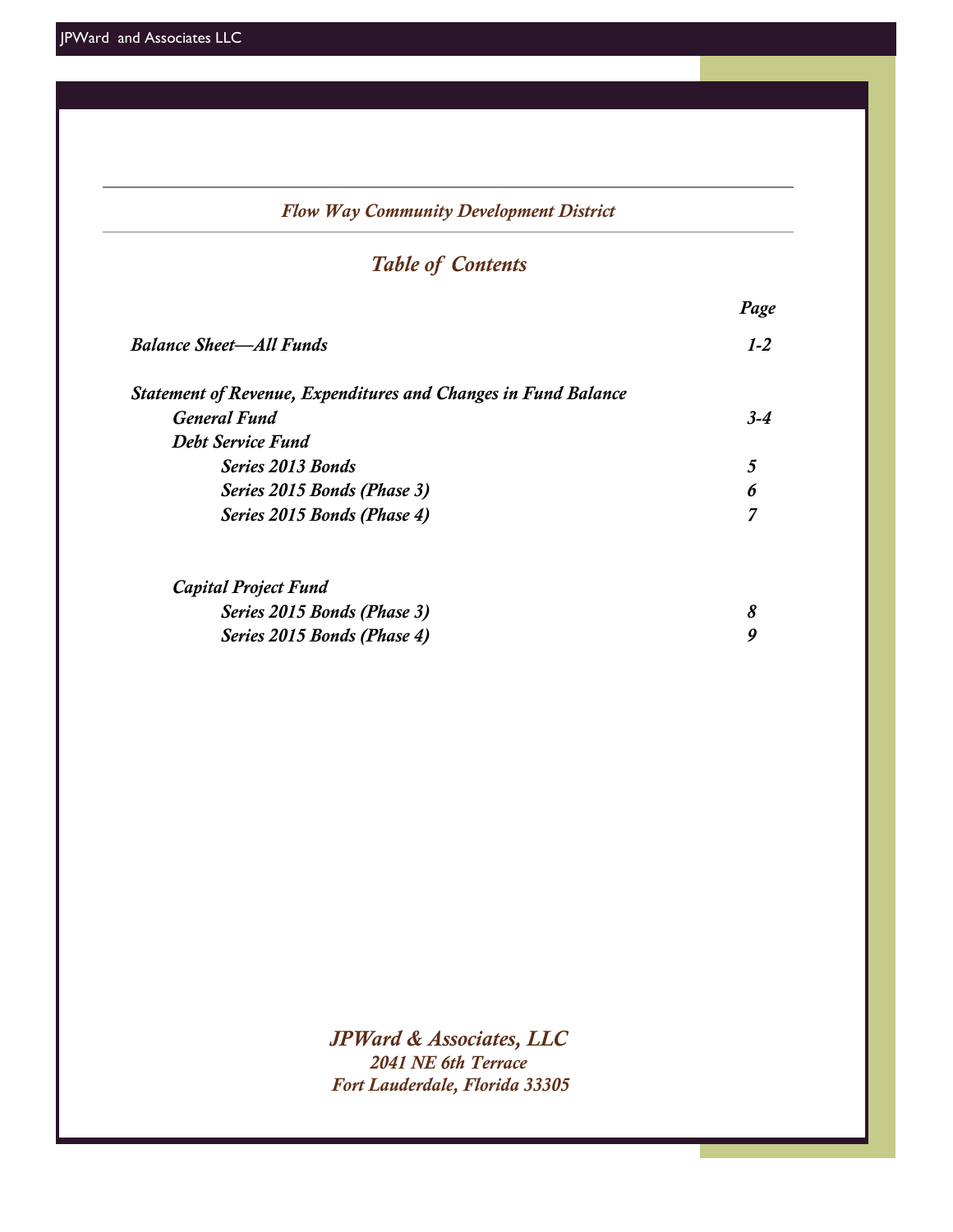### **Flowway Community Develoment District Balance Sheet for the Period Ending December 31, 2016**

|                                               | <b>Governmental Funds</b> |                           |    |                                 |    |                                 |                                 |                             |                                 |                          |    |                                         |               |                      |
|-----------------------------------------------|---------------------------|---------------------------|----|---------------------------------|----|---------------------------------|---------------------------------|-----------------------------|---------------------------------|--------------------------|----|-----------------------------------------|---------------|----------------------|
|                                               |                           | <b>Debt Service Funds</b> |    |                                 |    |                                 |                                 | <b>Capital Project Fund</b> |                                 |                          |    | <b>Account Groups</b>                   | <b>Totals</b> |                      |
|                                               | <b>General Fund</b>       | <b>Series 2013</b>        |    | <b>Series 2015</b><br>(Phase 3) |    | <b>Series 2015</b><br>(Phase 4) | <b>Series 2015</b><br>(Phase 3) |                             | <b>Series 2015</b><br>(Phase 4) |                          |    | <b>General Long</b><br><b>Term Debt</b> |               | (Memorandum<br>Only) |
| <b>Assets</b>                                 |                           |                           |    |                                 |    |                                 |                                 |                             |                                 |                          |    |                                         |               |                      |
| <b>Cash and Investments</b>                   |                           |                           |    |                                 |    |                                 |                                 |                             |                                 |                          |    |                                         |               |                      |
| General Fund - Invested Cash                  | \$<br>219,278             | \$                        | Ś. |                                 | Ś  |                                 | Ś.                              |                             | ς                               |                          | Š. |                                         | \$            | 219,278              |
| Debt Service Fund                             |                           |                           |    |                                 |    |                                 |                                 |                             |                                 |                          |    |                                         |               |                      |
| <b>Interest Account</b>                       |                           |                           |    |                                 |    |                                 |                                 |                             |                                 |                          |    |                                         |               |                      |
| <b>Sinking Account</b>                        |                           |                           |    |                                 |    |                                 |                                 |                             |                                 |                          |    |                                         |               |                      |
| Reserve Account                               |                           | 539,000                   |    | 264,494                         |    | 161,930                         |                                 |                             |                                 |                          |    |                                         |               | 965,423              |
| Revenue                                       |                           | 38,715                    |    | 14,587                          |    | 1,820                           |                                 | $\overline{a}$              |                                 |                          |    |                                         |               | 55,122               |
| Prepayment Account                            |                           |                           |    | 17,500                          |    | ٠                               |                                 |                             |                                 |                          |    |                                         |               | 17,500               |
| Construction                                  |                           |                           |    | $\overline{a}$                  |    | $\overline{\phantom{0}}$        |                                 | 276                         |                                 | 2,001                    |    |                                         |               | 2,277                |
| Cost of Issuance                              |                           |                           |    |                                 |    |                                 |                                 | $\mathbf 0$                 |                                 |                          |    |                                         |               | $\mathbf{0}$         |
| Due from Other Funds                          |                           |                           |    |                                 |    |                                 |                                 |                             |                                 |                          |    |                                         |               |                      |
| General Fund                                  |                           | 240,515                   |    | 117,553                         |    | 96,955                          |                                 |                             |                                 |                          |    |                                         |               | 455,023              |
| Debt Service Fund(s)                          |                           |                           |    | $\overline{\phantom{a}}$        |    |                                 |                                 |                             |                                 |                          |    |                                         |               |                      |
| Capital Projects Fund(s)                      |                           |                           |    | 132                             |    | 81                              |                                 |                             |                                 |                          |    |                                         |               | 213                  |
| <b>Market Valuation Adjustments</b>           |                           |                           |    |                                 |    |                                 |                                 |                             |                                 |                          |    |                                         |               |                      |
| <b>Accrued Interest Receivable</b>            |                           |                           |    |                                 |    |                                 |                                 |                             |                                 |                          |    |                                         |               |                      |
| <b>Assessments Receivable</b>                 |                           |                           |    |                                 |    |                                 |                                 |                             |                                 |                          |    |                                         |               |                      |
| <b>Amount Available in Debt Service Funds</b> |                           |                           |    |                                 |    |                                 |                                 |                             |                                 | $\overline{\phantom{a}}$ |    | 818,230                                 |               | 818,230              |
| Amount to be Provided by Debt Service Funds   |                           |                           |    |                                 |    |                                 |                                 |                             |                                 |                          |    | 10,096,770                              |               | 10,096,770           |
| Investment in General Fixed Assets (net of    |                           |                           |    |                                 |    |                                 |                                 |                             |                                 |                          |    |                                         |               |                      |
| depreciation)                                 |                           |                           |    |                                 |    |                                 |                                 |                             |                                 |                          |    |                                         |               |                      |
| Total Assets \$                               | 219,278                   | \$<br>818,230             | \$ | 414,265                         | \$ | 260,786                         | \$                              | 276                         | \$                              | 2,001                    | \$ | 10,915,000                              | \$            | 12,629,837           |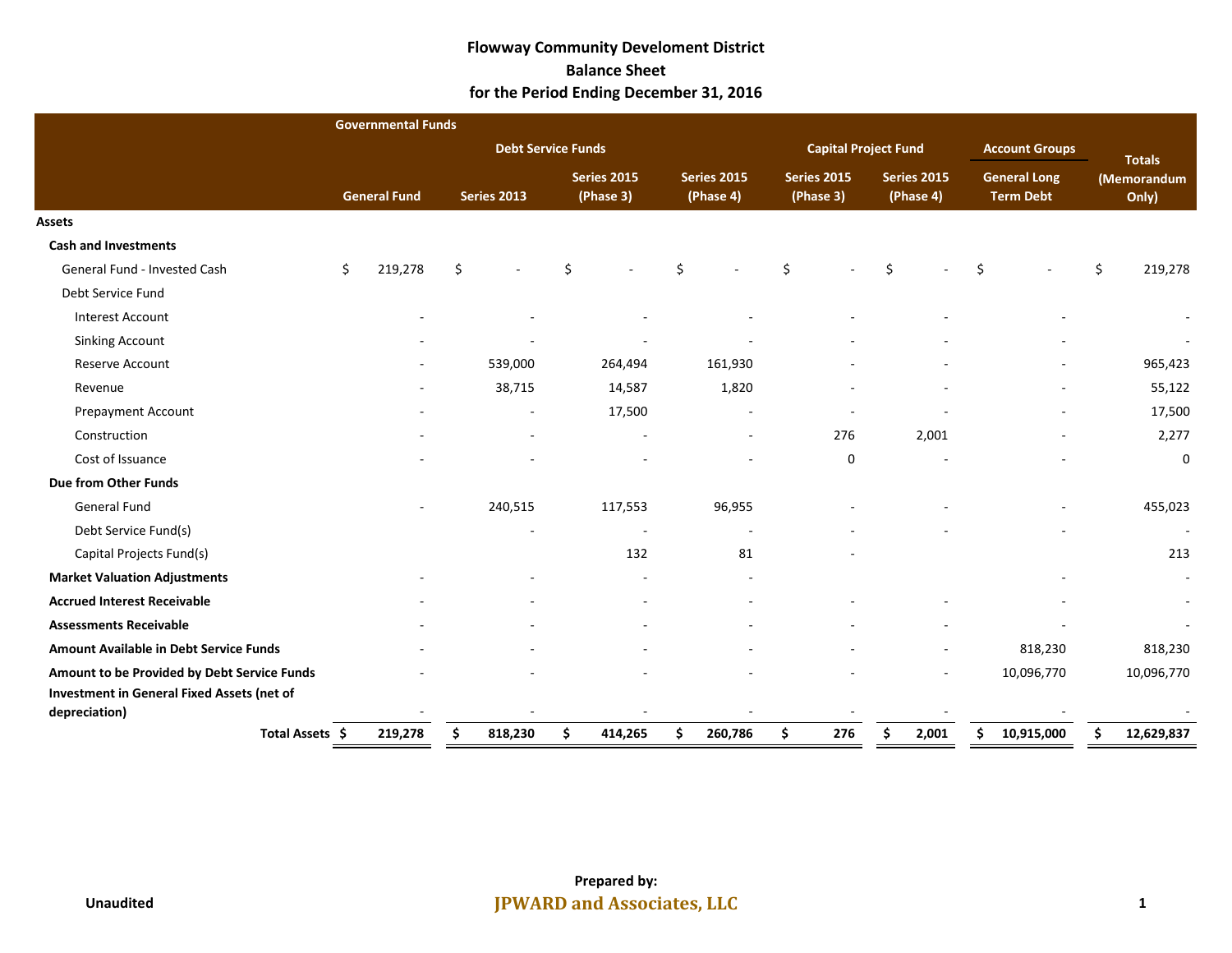### **Flowway Community Develoment District Balance Sheet for the Period Ending December 31, 2016**

|                                                     | <b>Governmental Funds</b> |    |                           |    |                                 |                                 |    |                                 |                                 |       |                                         |                       |                      |            |
|-----------------------------------------------------|---------------------------|----|---------------------------|----|---------------------------------|---------------------------------|----|---------------------------------|---------------------------------|-------|-----------------------------------------|-----------------------|----------------------|------------|
|                                                     |                           |    | <b>Debt Service Funds</b> |    |                                 |                                 |    | <b>Capital Project Fund</b>     |                                 |       |                                         | <b>Account Groups</b> | <b>Totals</b>        |            |
|                                                     | <b>General Fund</b>       |    | <b>Series 2013</b>        |    | <b>Series 2015</b><br>(Phase 3) | <b>Series 2015</b><br>(Phase 4) |    | <b>Series 2015</b><br>(Phase 3) | <b>Series 2015</b><br>(Phase 4) |       | <b>General Long</b><br><b>Term Debt</b> |                       | (Memorandum<br>Only) |            |
|                                                     |                           |    |                           |    |                                 |                                 |    |                                 |                                 |       |                                         |                       |                      |            |
| <b>Liabilities</b>                                  |                           |    |                           |    |                                 |                                 |    |                                 |                                 |       |                                         |                       |                      |            |
| <b>Accounts Payable &amp; Payroll Liabilities</b>   | Ś.                        | Ŝ. |                           | Ŝ. |                                 | \$                              | Ś. |                                 | Ŝ.                              |       | Ŝ.                                      |                       |                      |            |
| Due to Other Funds                                  |                           |    |                           |    |                                 |                                 |    |                                 |                                 |       |                                         |                       |                      |            |
| General Fund                                        |                           |    |                           |    |                                 |                                 |    |                                 |                                 |       |                                         |                       |                      |            |
| Debt Service Fund(s)                                | 159,904                   |    |                           |    |                                 |                                 |    | 111                             |                                 | 81    |                                         |                       |                      | 160,095    |
| Capital Projects Fund(s)                            |                           |    |                           |    |                                 |                                 |    | 22                              |                                 |       |                                         |                       |                      | 22         |
| <b>Bonds Payable</b>                                |                           |    |                           |    |                                 |                                 |    |                                 |                                 |       |                                         |                       |                      |            |
| <b>Current Portion</b>                              |                           |    |                           |    |                                 |                                 |    |                                 |                                 |       |                                         |                       |                      |            |
| Long Term                                           |                           |    |                           |    |                                 |                                 |    |                                 |                                 |       |                                         | 10,915,000            |                      | 10,915,000 |
| <b>Total Liabilities</b>                            | 159,904<br>- Ś            | \$ |                           | \$ | $\mathbf{r}$                    | \$                              | \$ | 132                             | \$                              | 81    | \$.                                     | 10,915,000            | \$                   | 11,075,117 |
| <b>Fund Equity and Other Credits</b>                |                           |    |                           |    |                                 |                                 |    |                                 |                                 |       |                                         |                       |                      |            |
| <b>Investment in General Fixed Assets</b>           |                           |    |                           |    |                                 |                                 |    |                                 |                                 |       |                                         |                       |                      |            |
| <b>Fund Balance</b>                                 |                           |    |                           |    |                                 |                                 |    |                                 |                                 |       |                                         |                       |                      |            |
| <b>Restricted</b>                                   |                           |    |                           |    |                                 |                                 |    |                                 |                                 |       |                                         |                       |                      |            |
| Beginning: October 1, 2016 (Unaudited)              |                           |    | 885,745                   |    | 441,624                         | 244,326                         |    | 144                             |                                 | 1,920 |                                         |                       |                      | 1,573,759  |
| <b>Results from Current Operations</b>              |                           |    |                           |    |                                 |                                 |    |                                 |                                 |       |                                         |                       |                      |            |
| Unassigned                                          |                           |    |                           |    |                                 |                                 |    |                                 |                                 |       |                                         |                       |                      |            |
| Beginning: October 1, 2016 (Unaudited)              | 38,274                    |    |                           |    |                                 |                                 |    |                                 |                                 |       |                                         |                       |                      | 38,274     |
| <b>Results from Current Operations</b>              | 21,101                    |    | (67, 515)                 |    | (27, 358)                       | \$<br>16,459                    |    | 0                               |                                 | 0     |                                         |                       |                      | (57, 312)  |
| Total Fund Equity and Other Credits \$              | 59,375                    | Ŝ. | 818,230                   | \$ | 414,265                         | \$<br>260,786                   | \$ | 144                             | Ś.                              | 1,920 | Ŝ.                                      | $\sim$                | Ŝ.                   | 1,554,720  |
| Total Liabilities, Fund Equity and Other Credits \$ | 219,278                   | \$ | 818,230                   | \$ | 414,265                         | \$<br>260,786                   | \$ | 276                             | \$                              | 2,001 | \$                                      | 10,915,000            | \$                   | 12,629,837 |
|                                                     |                           |    |                           |    |                                 |                                 |    |                                 |                                 |       |                                         |                       |                      |            |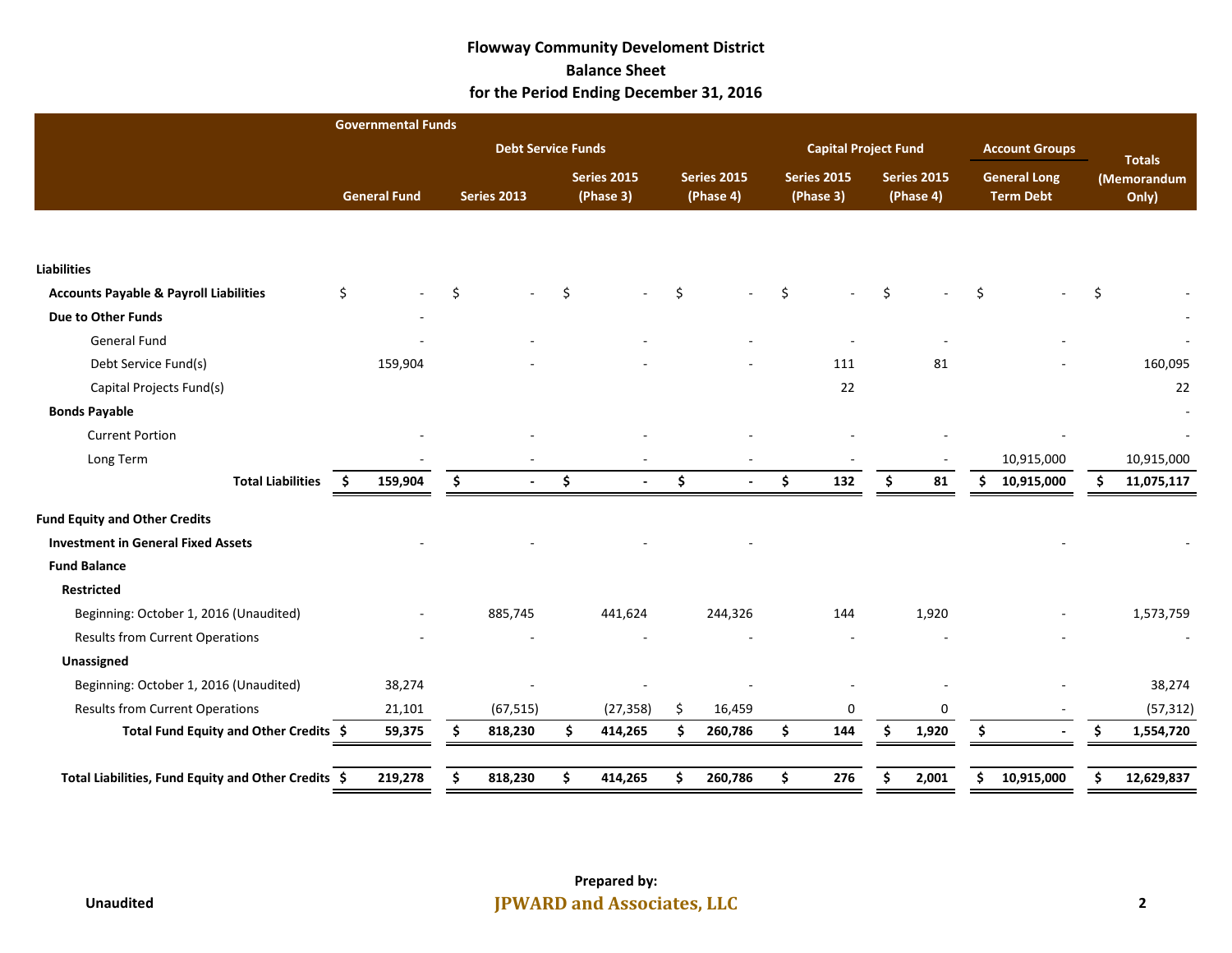# **Flowway Community Development District General Fund Statement of Revenues, Expenditures and Changes in Fund Balance Through December 31, 2016**

| <b>Description</b>                      | <b>October</b>           | <b>November</b>                | <b>December</b>          | <b>Year to Date</b>      | <b>Total Annual</b><br><b>Budget</b> | $%$ of<br><b>Budget</b> |
|-----------------------------------------|--------------------------|--------------------------------|--------------------------|--------------------------|--------------------------------------|-------------------------|
| <b>Revenue and Other Sources</b>        |                          |                                |                          |                          |                                      |                         |
| Carryforward                            | \$<br>$\blacksquare$     | $\zeta$<br>$\omega_{\rm{eff}}$ | \$                       |                          |                                      | #DIV/0!                 |
| <b>Interest</b>                         |                          |                                |                          |                          |                                      |                         |
| Interest - General Checking             |                          |                                |                          |                          |                                      | N/A                     |
| <b>Special Assessment Revenue</b>       |                          |                                |                          |                          |                                      |                         |
| Special Assessments - On-Roll           | 1,161                    |                                | 53,585                   | 54,746                   | 144,075                              | 38%                     |
| Special Assessments - Off-Roll          |                          |                                |                          |                          |                                      | N/A                     |
| <b>Contributions Private Sources</b>    | 1,500                    |                                |                          | 1,500                    |                                      | N/A                     |
| <b>Intragovernmental Transfer In</b>    |                          |                                |                          | $\overline{\phantom{a}}$ |                                      | N/A                     |
| <b>Total Revenue and Other Sources:</b> | $2,661$ \$<br>-\$        |                                | $-$ \$<br>53,585         | 56,246                   | \$<br>144,075                        | 39%                     |
| <b>Expenditures and Other Uses</b>      |                          |                                |                          |                          |                                      |                         |
| <b>Executive</b>                        |                          |                                |                          |                          |                                      |                         |
| <b>Professional Management</b>          | 3,333                    | 3,333                          | 3,333                    | 10,000                   | 40,000                               | 25%                     |
| <b>Financial and Administrative</b>     |                          |                                |                          |                          |                                      |                         |
| <b>Audit Services</b>                   |                          |                                |                          |                          | 4,100                                | 0%                      |
| <b>Accounting Services</b>              | 1,000                    | 1,000                          | 1,000                    | 3,000                    | 16,000                               | 19%                     |
| <b>Assessment Roll Services</b>         | 667                      | 667                            | 667                      | 2,000                    | 16,000                               | 13%                     |
| Arbitrage Rebate Services               |                          |                                |                          |                          | 1,500                                | 0%                      |
| <b>Other Contractual Services</b>       |                          |                                |                          |                          |                                      |                         |
| Recording and Transcription             |                          |                                |                          |                          |                                      | N/A                     |
| <b>Legal Advertising</b>                | 1,070                    |                                | 943                      | 2,012                    | 2,000                                | 101%                    |
| <b>Trustee Services</b>                 |                          |                                |                          | $\overline{a}$           | 8,600                                | 0%                      |
| <b>Dissemination Agent Services</b>     | 667                      | 667                            | 667                      | 2,000                    | 15,000                               | 13%                     |
| <b>Property Appraiser Fees</b>          | $\overline{a}$           |                                |                          |                          | 5,000                                | 0%                      |
| <b>Bank Services</b>                    | 21                       | 23                             | 25                       | 69                       | 300                                  | 23%                     |
| <b>Travel and Per Diem</b>              | $\overline{\phantom{a}}$ | $\overline{\phantom{a}}$       | $\overline{\phantom{a}}$ | $\blacksquare$           | $\overline{a}$                       | N/A                     |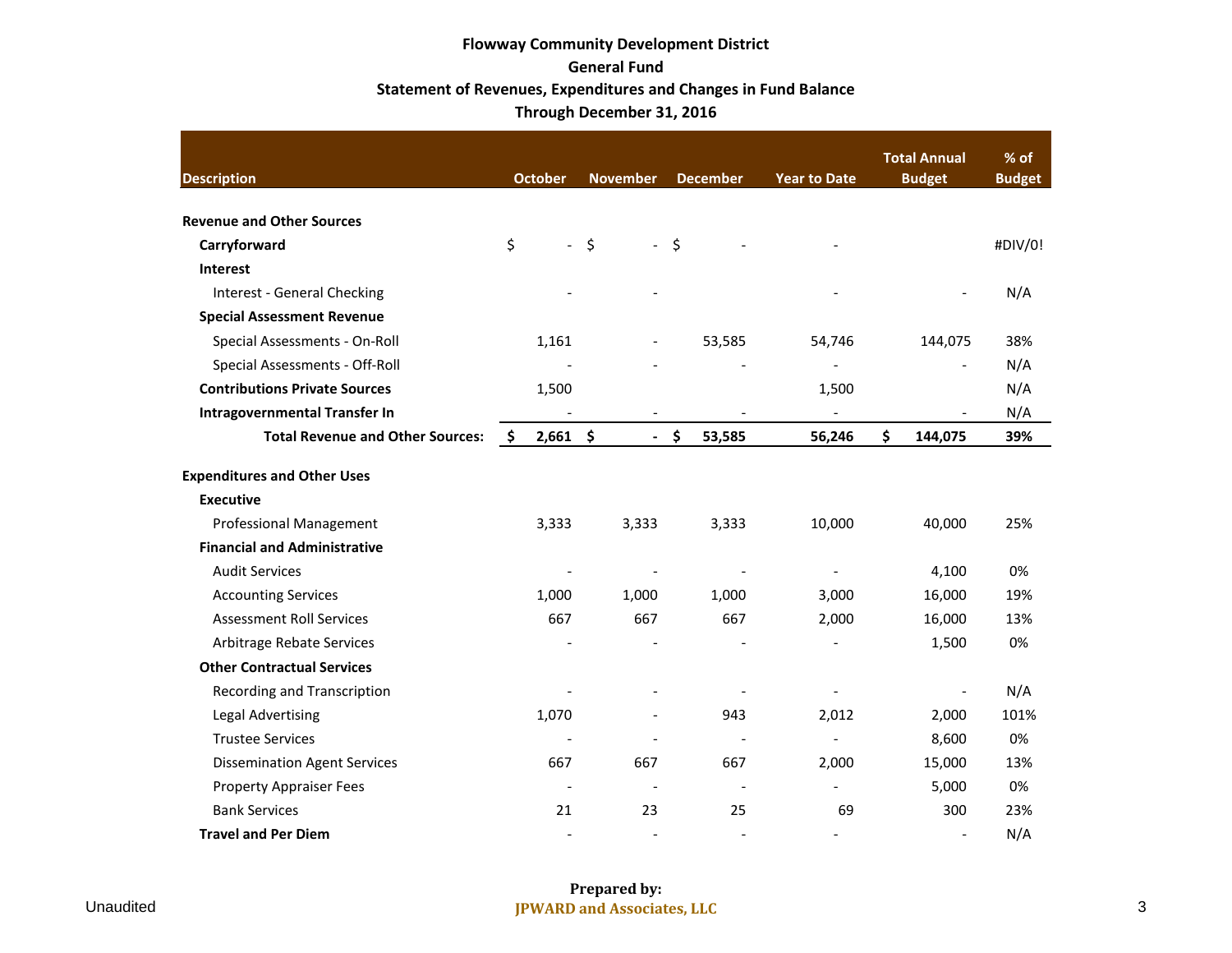# **Flowway Community Development District General Fund Statement of Revenues, Expenditures and Changes in Fund Balance Through December 31, 2016**

| <b>Description</b>                             | <b>October</b>           | <b>November</b>          | <b>December</b> | <b>Year to Date</b>      | <b>Total Annual</b><br><b>Budget</b> | % of<br><b>Budget</b> |
|------------------------------------------------|--------------------------|--------------------------|-----------------|--------------------------|--------------------------------------|-----------------------|
| <b>Communications &amp; Freight Services</b>   |                          |                          |                 |                          |                                      |                       |
| Postage, Freight & Messenger                   | 40                       |                          | 6               | 47                       | 500                                  | 9%                    |
| <b>Computer Services - Website Development</b> |                          |                          |                 |                          | 2,400                                | 0%                    |
| Insurance                                      | 6,042                    |                          |                 | 6,042                    | 6,000                                | 101%                  |
| <b>Printing &amp; Binding</b>                  |                          | 343                      |                 | 343                      | 500                                  | 69%                   |
| <b>Office Supplies</b>                         | $\overline{\phantom{a}}$ |                          |                 | $\overline{\phantom{0}}$ | $\overline{\phantom{a}}$             | N/A                   |
| <b>Subscription &amp; Memberships</b>          | 175                      |                          |                 | 175                      | 175                                  | 100%                  |
| <b>Legal Services</b>                          |                          |                          |                 |                          |                                      |                       |
| Legal - General Counsel                        |                          | $\overline{\phantom{a}}$ | 8,710           | 8,710                    | 20,000                               | 44%                   |
| Legal - Series 2013 Bonds                      |                          |                          | 748             | 748                      | $\overline{\phantom{a}}$             | N/A                   |
| Legal - Series 2015(Phase 3)                   |                          |                          |                 | $\overline{\phantom{0}}$ | $\blacksquare$                       | N/A                   |
| Legal - Series 2015(Phase 4)                   |                          |                          |                 |                          |                                      | N/A                   |
| <b>Other General Government Services</b>       |                          |                          |                 |                          |                                      |                       |
| <b>Engineering Services - General Fund</b>     |                          |                          |                 |                          | 1,000                                | 0%                    |
| Contingencies                                  |                          |                          |                 |                          | 5,000                                | 0%                    |
| <b>Other Current Charges</b>                   |                          |                          |                 |                          | $\blacksquare$                       | N/A                   |
| <b>Intragovernmental Transfer Out</b>          |                          |                          |                 |                          |                                      | N/A                   |
| Sub-Total:                                     | 13,015                   | 6,033                    | 16,098          | 35,145                   | 144,075                              | 24%                   |
| <b>Total Expenditures and Other Uses:</b>      | \$13,015                 | \$<br>6,033              | \$<br>16,098    | \$<br>35,145             | \$<br>144,075                        | 24%                   |
| Net Increase/ (Decrease) in Fund Balance       | (10, 354)                | (6,033)                  | 37,487          | 21,101                   |                                      |                       |
| Fund Balance - Beginning                       | 38,274                   | 27,920                   | 21,887          | 38,274                   |                                      |                       |
| <b>Fund Balance - Ending</b>                   | 27,920<br>\$             | \$<br>21,887             | \$<br>59,375    | 59,375                   | \$                                   |                       |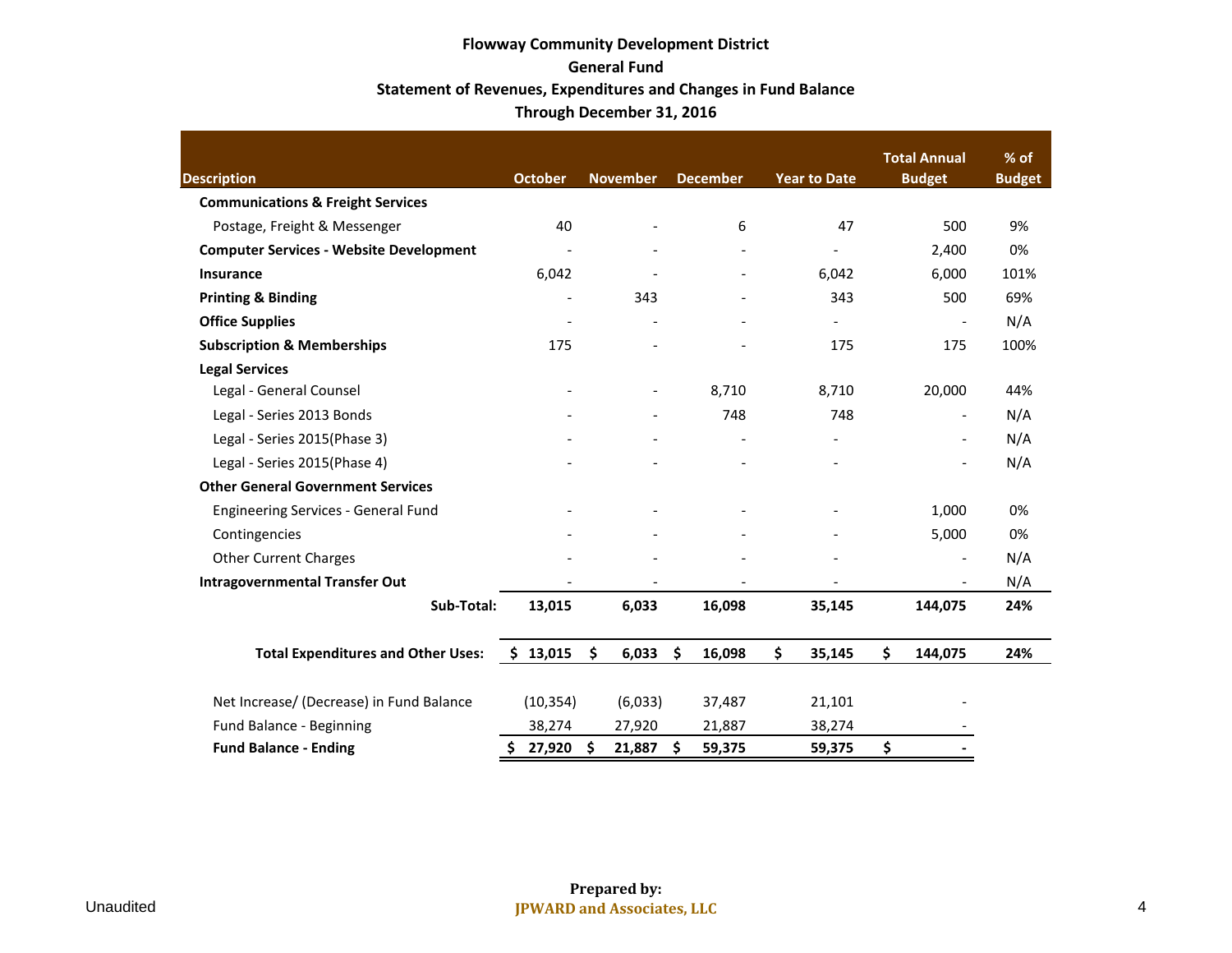# **Flowway Community Development District Debt Service Fund - Series 2013 Statement of Revenues, Expenditures and Changes in Fund Balance Through December 31, 2016**

|                                                   |    |                           |         |                 |                     |                          | Year to                  |     | <b>Total Annual</b> | % of          |
|---------------------------------------------------|----|---------------------------|---------|-----------------|---------------------|--------------------------|--------------------------|-----|---------------------|---------------|
| <b>Description</b>                                |    | <b>October</b>            |         | <b>November</b> |                     | <b>December</b>          | <b>Date</b>              |     | <b>Budget</b>       | <b>Budget</b> |
| <b>Revenue and Other Sources</b>                  |    |                           |         |                 |                     |                          |                          |     |                     |               |
| Carryforward                                      | \$ | $\overline{\phantom{a}}$  | $\zeta$ | $\sim$          | \$                  |                          |                          | \$  |                     | N/A           |
| <b>Interest Income</b>                            |    |                           |         |                 |                     |                          |                          |     |                     |               |
| <b>Interest Account</b>                           |    | $\overline{\phantom{a}}$  |         |                 |                     | $\overline{a}$           | $\overline{\phantom{a}}$ |     |                     | N/A           |
| <b>Reserve Account</b>                            |    | 44                        |         | 46              |                     | 44                       | 134                      |     | 40                  | 335%          |
| <b>Prepayment Account</b>                         |    |                           |         |                 |                     |                          |                          |     | 8                   | 0%            |
| <b>Revenue Account</b>                            |    | 28                        |         | 29              |                     | 3                        | 61                       |     |                     | N/A           |
| <b>Special Assessment Revenue</b>                 |    |                           |         |                 |                     |                          |                          |     |                     |               |
| Special Assessments - On-Roll                     |    | 4,288                     |         |                 |                     | 240,515                  | 244,803                  |     | 532,277             | 46%           |
| Special Assessments - Off-Roll                    |    |                           |         |                 |                     |                          |                          |     |                     | N/A           |
| <b>Intragovernmental Transfer In</b>              |    |                           |         |                 |                     |                          |                          |     |                     | N/A           |
| <b>Total Revenue and Other Sources:</b>           | S  | 4,361                     | \$      | 75              | \$.                 | 240,562                  | 244,998                  | \$  | 532,325             | N/A           |
| <b>Expenditures and Other Uses</b>                |    |                           |         |                 |                     |                          |                          |     |                     |               |
| <b>Debt Service</b>                               |    |                           |         |                 |                     |                          |                          |     |                     |               |
| <b>Principal Debt Service - Mandatory</b>         |    |                           |         |                 |                     |                          |                          |     |                     |               |
| Series 2013 Bonds                                 | \$ | $\mathbb{L}^{\mathbb{N}}$ | $\zeta$ | 90,000 \$       |                     |                          | 90,000                   | \$  | 90,000              | 100%          |
| <b>Principal Debt Service - Early Redemptions</b> |    |                           |         |                 |                     |                          |                          |     |                     |               |
| Series 2013 Bonds                                 |    |                           |         |                 |                     |                          |                          |     |                     | N/A           |
| <b>Interest Expense</b>                           |    |                           |         |                 |                     |                          |                          |     |                     |               |
| Series 2013 Bonds                                 |    | $\overline{\phantom{a}}$  |         | 222,513         |                     | $\overline{\phantom{a}}$ | 222,513                  |     | 442,325             | 50%           |
| <b>Operating Transfers Out (To Other Funds)</b>   |    |                           |         |                 |                     | $\overline{\phantom{a}}$ | $\overline{\phantom{a}}$ |     |                     | N/A           |
| <b>Total Expenditures and Other Uses:</b>         | \$ | $\overline{\phantom{a}}$  | \$      | $312,513$ \$    |                     | $\overline{\phantom{a}}$ | 312,513                  | \$. | 532,325             | N/A           |
| Net Increase/ (Decrease) in Fund Balance          |    | 4,361                     |         | (312, 437)      |                     | 240,562                  | (67, 515)                |     |                     |               |
| Fund Balance - Beginning                          |    | 885,745                   |         | 890,106         |                     | 577,668                  | 885,745                  |     |                     |               |
| <b>Fund Balance - Ending</b>                      |    | \$890,106                 | \$      | 577,668         | $\ddot{\bm{\zeta}}$ | 818,230                  | 818,230                  | \$  |                     |               |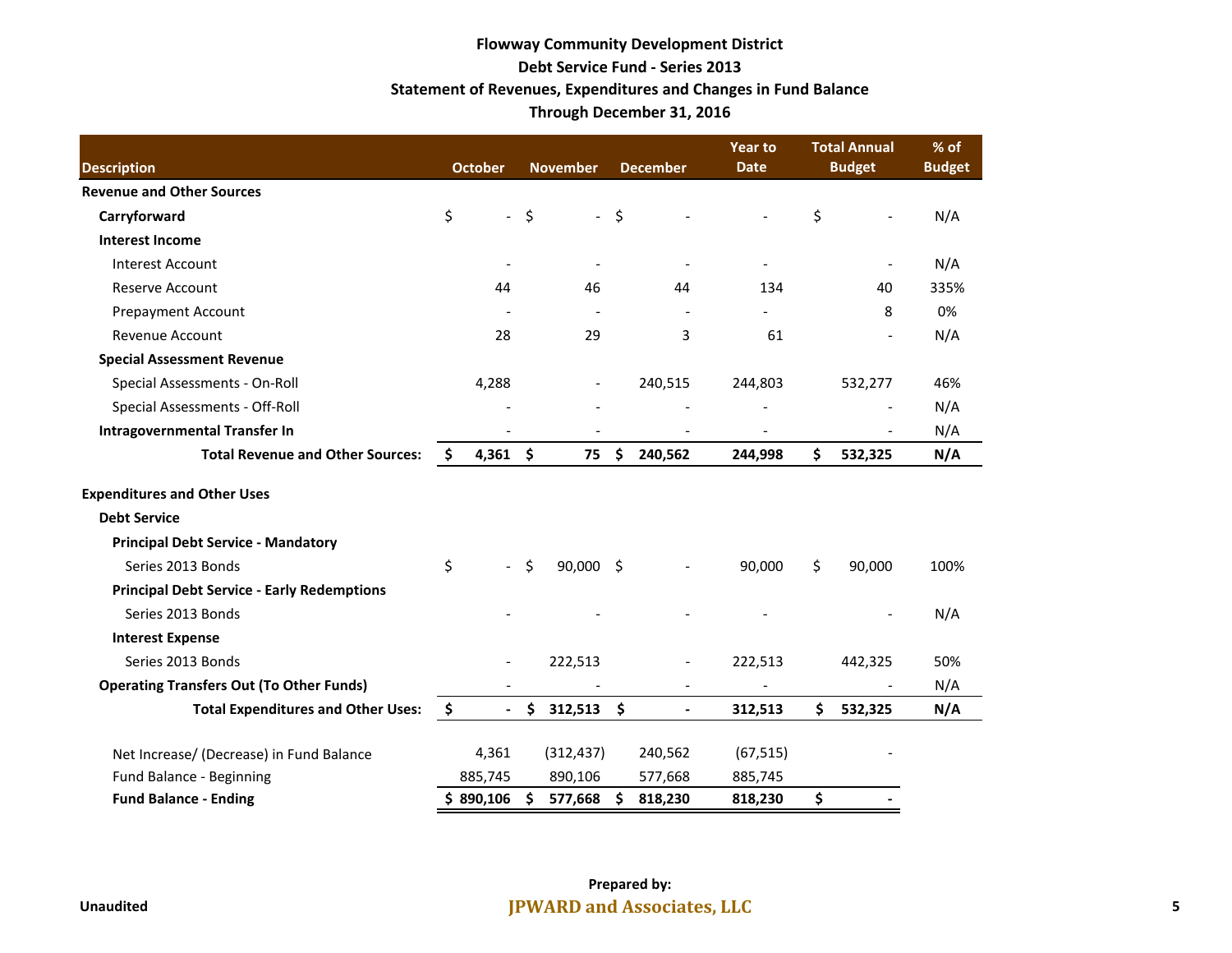# **Flowway Community Development District Debt Service Fund - Series 2015 (Phase 3) Statement of Revenues, Expenditures and Changes in Fund Balance Through December 31, 2016**

|                                                   |                      |      |                          |         |                 | <b>Year to</b> | <b>Total Annual</b> | % of          |
|---------------------------------------------------|----------------------|------|--------------------------|---------|-----------------|----------------|---------------------|---------------|
| <b>Description</b>                                | <b>October</b>       |      | <b>November</b>          |         | <b>December</b> | <b>Date</b>    | <b>Budget</b>       | <b>Budget</b> |
| <b>Revenue and Other Sources</b>                  |                      |      |                          |         |                 |                |                     |               |
| Carryforward                                      | \$                   | $-5$ | $\equiv$                 | $\zeta$ |                 |                | \$                  | N/A           |
| <b>Interest Income</b>                            |                      |      |                          |         |                 |                |                     |               |
| <b>Interest Account</b>                           |                      |      |                          |         |                 |                |                     | N/A           |
| <b>Reserve Account</b>                            | 22                   |      | 22                       |         | 22              | 66             |                     | N/A           |
| <b>Prepayment Account</b>                         |                      |      |                          |         |                 |                |                     | N/A           |
| Revenue Account                                   | 15                   |      | 15                       |         | 1               | 31             |                     | N/A           |
| <b>Special Assessment Revenue</b>                 |                      |      |                          |         |                 |                |                     |               |
| Special Assessments - On-Roll                     | 2,096                |      | $\overline{\phantom{a}}$ |         | 117,553         | 119,648        | 260,063             | 46%           |
| Special Assessments - Off-Roll                    |                      |      | $\overline{a}$           |         |                 |                |                     | N/A           |
| Special Assessments - Prepayment                  |                      |      | $\overline{\phantom{m}}$ |         | 17,500          | 17,500         |                     | N/A           |
| <b>Debt Proceeds</b>                              |                      |      | $\overline{\phantom{a}}$ |         |                 |                |                     | N/A           |
| <b>Total Revenue and Other Sources:</b>           | \$<br>$2,132$ \$     |      | 37                       |         | \$135,075       | 137,245        | \$<br>260,063       | N/A           |
| <b>Expenditures and Other Uses</b>                |                      |      |                          |         |                 |                |                     |               |
| <b>Debt Service</b>                               |                      |      |                          |         |                 |                |                     |               |
| <b>Principal Debt Service - Mandatory</b>         |                      |      |                          |         |                 |                |                     |               |
| Series 2015 Bonds (Phase 3)                       | \$                   | Ŝ.   | 65,000                   | \$      |                 | 65,000         | \$<br>65,000        | N/A           |
| <b>Principal Debt Service - Early Redemptions</b> |                      |      |                          |         |                 |                |                     |               |
| Series 2015 Bonds (Phase 3)                       |                      |      |                          |         |                 |                |                     | N/A           |
| <b>Interest Expense</b>                           |                      |      |                          |         |                 |                |                     |               |
| Series 2015 Bonds (Phase 3)                       |                      |      | 99,603                   |         |                 | 99,603         | 195,063             | 51%           |
| <b>Operating Transfers Out (To Other Funds)</b>   |                      |      |                          |         |                 |                |                     | N/A           |
| <b>Total Expenditures and Other Uses:</b>         | \$<br>$\blacksquare$ | \$   | 164,603 \$               |         | $\blacksquare$  | 164,603        | \$<br>260,063       | N/A           |
| Net Increase/ (Decrease) in Fund Balance          | 2,132                |      | (164, 566)               |         | 135,075         | (27, 358)      |                     |               |
| Fund Balance - Beginning                          | 441,624              |      | 443,756                  |         | 279,190         | 441,624        |                     |               |
| <b>Fund Balance - Ending</b>                      | \$443,756            |      | \$279,190                |         | \$414,265       | 414,265        | \$                  |               |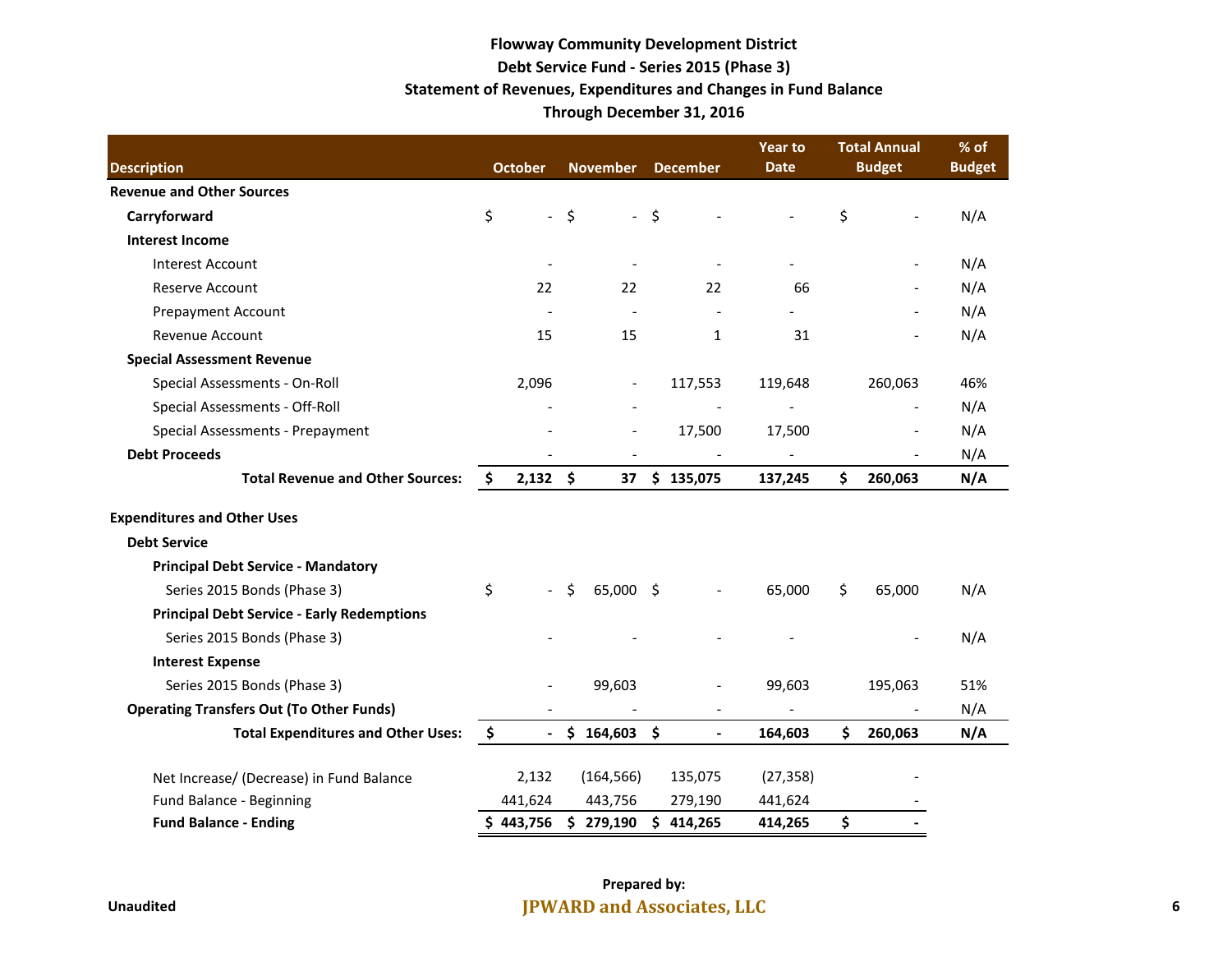# **Flowway Community Development District Debt Service Fund - Series 2015 (Phase 4) Statement of Revenues, Expenditures and Changes in Fund Balance Through December 31, 2016**

|                                                   |               |                          |                     |                 |                     |                          | <b>Year to</b> | <b>Total Annual</b> |               | % of          |
|---------------------------------------------------|---------------|--------------------------|---------------------|-----------------|---------------------|--------------------------|----------------|---------------------|---------------|---------------|
| <b>Description</b>                                |               | <b>October</b>           |                     | <b>November</b> |                     | <b>December</b>          | <b>Date</b>    |                     | <b>Budget</b> | <b>Budget</b> |
| <b>Revenue and Other Sources</b>                  |               |                          |                     |                 |                     |                          |                |                     |               |               |
| Carryforward                                      | \$            | $\overline{\phantom{a}}$ | \$                  | $\sim$          | \$                  |                          |                | \$                  |               | N/A           |
| <b>Interest Income</b>                            |               |                          |                     |                 |                     |                          |                |                     |               |               |
| <b>Interest Account</b>                           |               | 7                        |                     | 7               |                     |                          | 14             |                     |               | N/A           |
| <b>Sinking Account</b>                            |               |                          |                     |                 |                     |                          |                |                     |               | N/A           |
| <b>Reserve Account</b>                            |               | 13                       |                     | 14              |                     | 13                       | 40             |                     |               | 0%            |
| <b>Prepayment Account</b>                         |               |                          |                     |                 |                     |                          |                |                     |               | 0%            |
| Revenue Account                                   |               | $\Omega$                 |                     | $\Omega$        |                     | $\Omega$                 | $\Omega$       |                     |               | N/A           |
| <b>Special Assessment Revenue</b>                 |               |                          |                     |                 |                     |                          |                |                     |               |               |
| Special Assessments - On-Roll                     |               | 1,729                    |                     |                 |                     | 96,955                   | 98,684         |                     | 214,556       | 0%            |
| Special Assessments - Off-Roll                    |               |                          |                     |                 |                     |                          |                |                     | 50,000        | N/A           |
| <b>Debt Proceeds</b>                              |               |                          |                     |                 |                     |                          |                |                     |               | N/A           |
| <b>Total Revenue and Other Sources:</b>           | \$            | $1,749$ \$               |                     | 21              | $\ddot{\bm{\zeta}}$ | 96,968                   | 98,738         | \$                  | 264,556       | N/A           |
| <b>Expenditures and Other Uses</b>                |               |                          |                     |                 |                     |                          |                |                     |               |               |
| <b>Debt Service</b>                               |               |                          |                     |                 |                     |                          |                |                     |               |               |
| <b>Principal Debt Service - Mandatory</b>         |               |                          |                     |                 |                     |                          |                |                     |               |               |
| Series 2015 Bonds (Phase 4)                       | \$            |                          | $\ddot{\mathsf{S}}$ |                 | $-5$                |                          |                | \$                  | 50,000        | N/A           |
| <b>Principal Debt Service - Early Redemptions</b> |               |                          |                     |                 |                     |                          |                |                     |               |               |
| Series 2015 Bonds (Phase 4)                       |               |                          |                     |                 |                     |                          |                |                     |               | N/A           |
| <b>Interest Expense</b>                           |               |                          |                     |                 |                     |                          |                |                     |               |               |
| Series 2015 Bonds (Phase 4)                       |               |                          |                     | 82,278          |                     |                          | 82,278         |                     | 164,556       | N/A           |
| <b>Operating Transfers Out (To Other Funds)</b>   |               |                          |                     |                 |                     |                          |                |                     |               | N/A           |
| <b>Total Expenditures and Other Uses:</b>         | $\frac{1}{2}$ | $\overline{\phantom{a}}$ |                     | \$82,278\$      |                     | $\overline{\phantom{a}}$ | 82,278         | \$                  | 214,556       | N/A           |
| Net Increase/ (Decrease) in Fund Balance          |               | 1,749                    |                     | (82, 257)       |                     | 96,968                   | 16,459         |                     | 50,000        |               |
| Fund Balance - Beginning                          |               | 244,326                  |                     | 246,075         |                     | 163,817                  | 244,326        |                     |               |               |
| <b>Fund Balance - Ending</b>                      |               | \$246,075                |                     | \$163,817       |                     | \$260,786                | 260,786        | \$                  | 50,000        |               |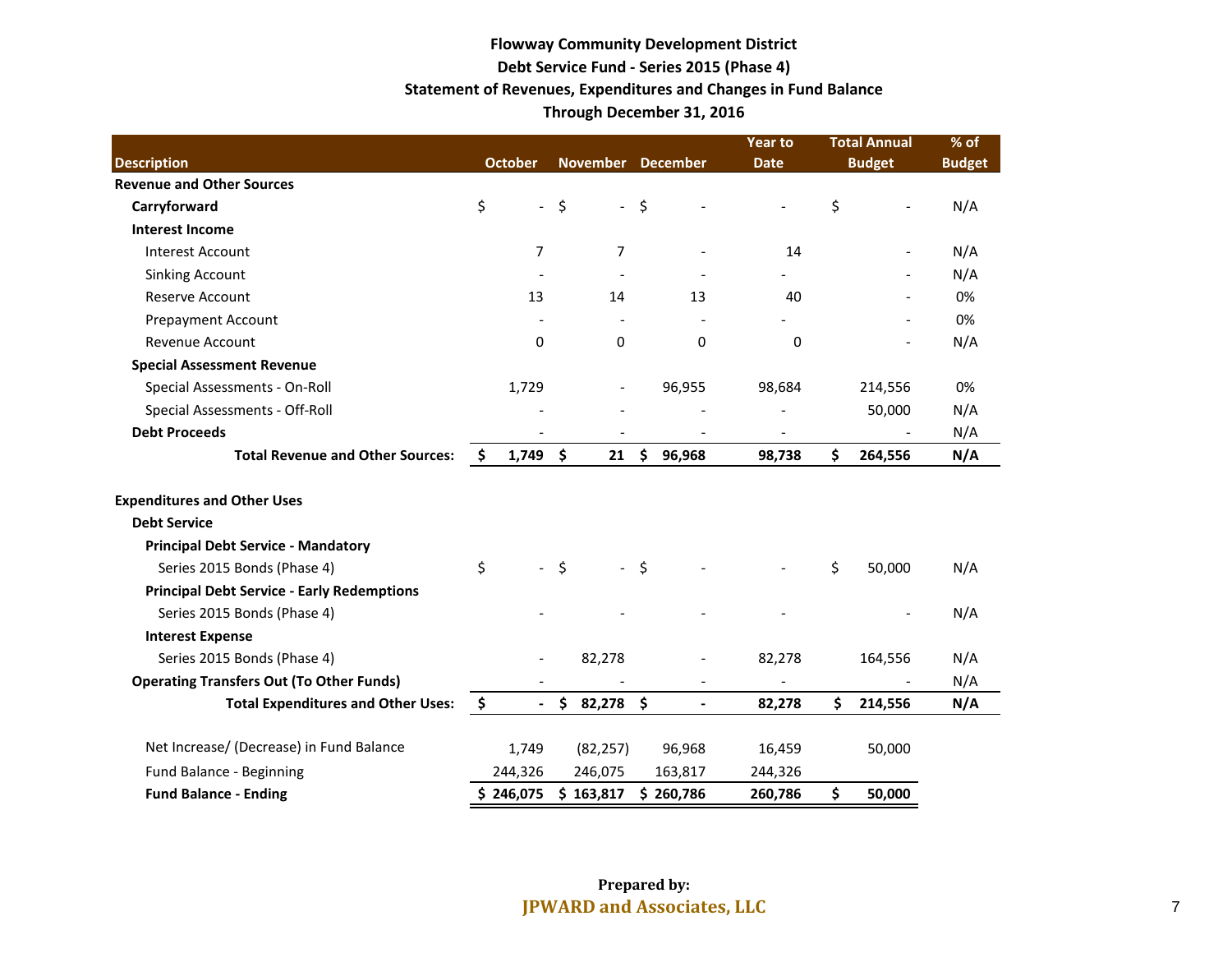# **Flowway Community Development District Capital Project Fund - Series 2015 (Phase 3) Statement of Revenues, Expenditures and Changes in Fund Balance Through December 31, 2016**

|                                                  |     |                          |        |                          |      |          |                     | <b>Total Annual</b> |
|--------------------------------------------------|-----|--------------------------|--------|--------------------------|------|----------|---------------------|---------------------|
| <b>Description</b>                               |     | <b>October</b>           |        | November December        |      |          | <b>Year to Date</b> | <b>Budget</b>       |
| <b>Revenue and Other Sources</b>                 |     |                          |        |                          |      |          |                     |                     |
| Carryforward                                     | \$  |                          | $-$ \$ |                          | $-5$ |          |                     | \$                  |
| <b>Interest Income</b>                           |     |                          |        |                          |      |          |                     |                     |
| <b>Construction Account</b>                      |     | 0                        |        | $\Omega$                 |      | $\Omega$ | <sup>0</sup>        |                     |
| Cost of Issuance                                 |     |                          |        |                          |      |          |                     |                     |
| <b>Debt Proceeds</b>                             |     |                          |        |                          |      |          |                     |                     |
| <b>Operating Transfers In (From Other Funds)</b> |     |                          |        |                          |      |          |                     |                     |
| <b>Total Revenue and Other Sources:</b>          | -\$ | $\mathbf 0$              | \$     | $\mathbf{0}$             | Ŝ.   | 0        | 0                   | \$                  |
| <b>Expenditures and Other Uses</b>               |     |                          |        |                          |      |          |                     |                     |
| <b>Capital Outlay</b>                            |     |                          |        |                          |      |          |                     |                     |
| <b>Construction in Progress</b>                  |     |                          |        |                          |      |          |                     |                     |
| <b>Cost of Issuance</b>                          |     |                          |        |                          |      |          |                     |                     |
| Series 2015 Bonds (Phase 3)                      |     |                          |        |                          |      |          |                     | Ś                   |
| <b>Operating Transfers Out (To Other Funds)</b>  |     |                          |        |                          |      |          |                     |                     |
| <b>Total Expenditures and Other Uses:</b>        | -\$ | $\overline{\phantom{0}}$ | \$     | $\overline{\phantom{0}}$ | \$   |          |                     | \$                  |
| Net Increase/ (Decrease) in Fund Balance         |     | $\Omega$                 |        | 0                        |      | $\Omega$ | $\Omega$            |                     |
| Fund Balance - Beginning                         |     | 144                      |        | 144                      |      | 144      | 144                 |                     |
| <b>Fund Balance - Ending</b>                     |     | 144                      | Ŝ.     | 144                      | -Ś   | 144      | \$<br>144           | \$                  |